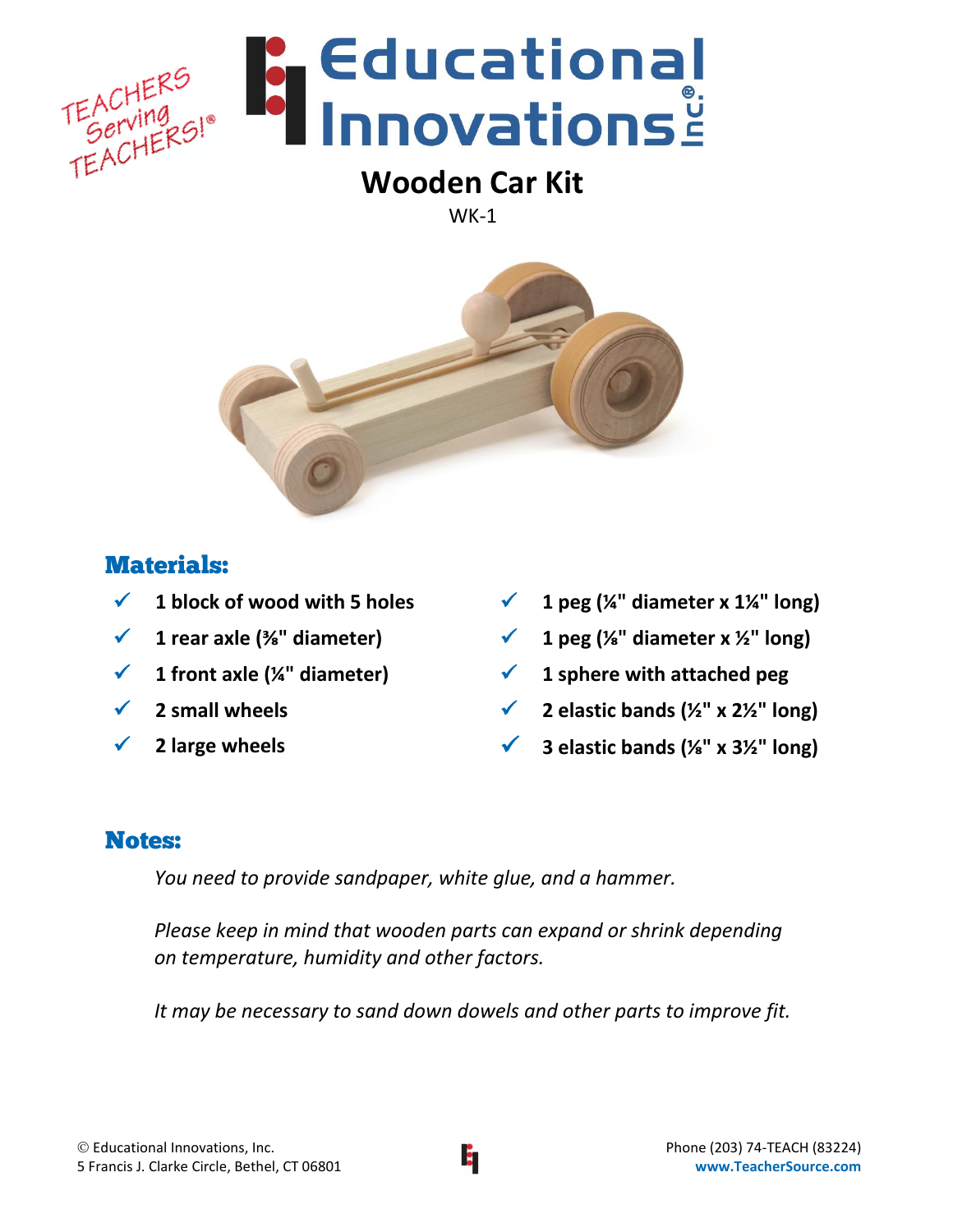## NGSS Correlations

Our Wooden Car Kit and these lesson ideas will support your students' understanding of these Next Generation Science Standards (NGSS):

## **Elementary Middle School High School**

#### **4-PS3-4**

#### **MS-PS3-2, MS-PS3-4, MS-PS3-5 HS-PS3-3**

Using this car, students can apply scientific ideas to design, test, and redefine a device that converts energy from one form to another.

Using this car, students can develop an investigation and model to describe that when the arrangement of objects interacting at a distance change, different amounts of potential energy are stored in the system.

Students can use this car to design, build, and redefine a devise that works with given constraints to convert one form of energy into another form of energy.

## **Suggested Science Idea(s)**

#### **S&E 4-PS3-2 MS-PS3-2 MS-PS3-4 HS-PS3-3**

Students use the cars to perform experiments. Make observations to produce data to serve as the basis for an explanation.

*\* NGSS is a registered trademark of Achieve. Neither Achieve nor the lead states and partners that developed the Next Generation Science Standards were involved in the production of, and do not endorse, this product.*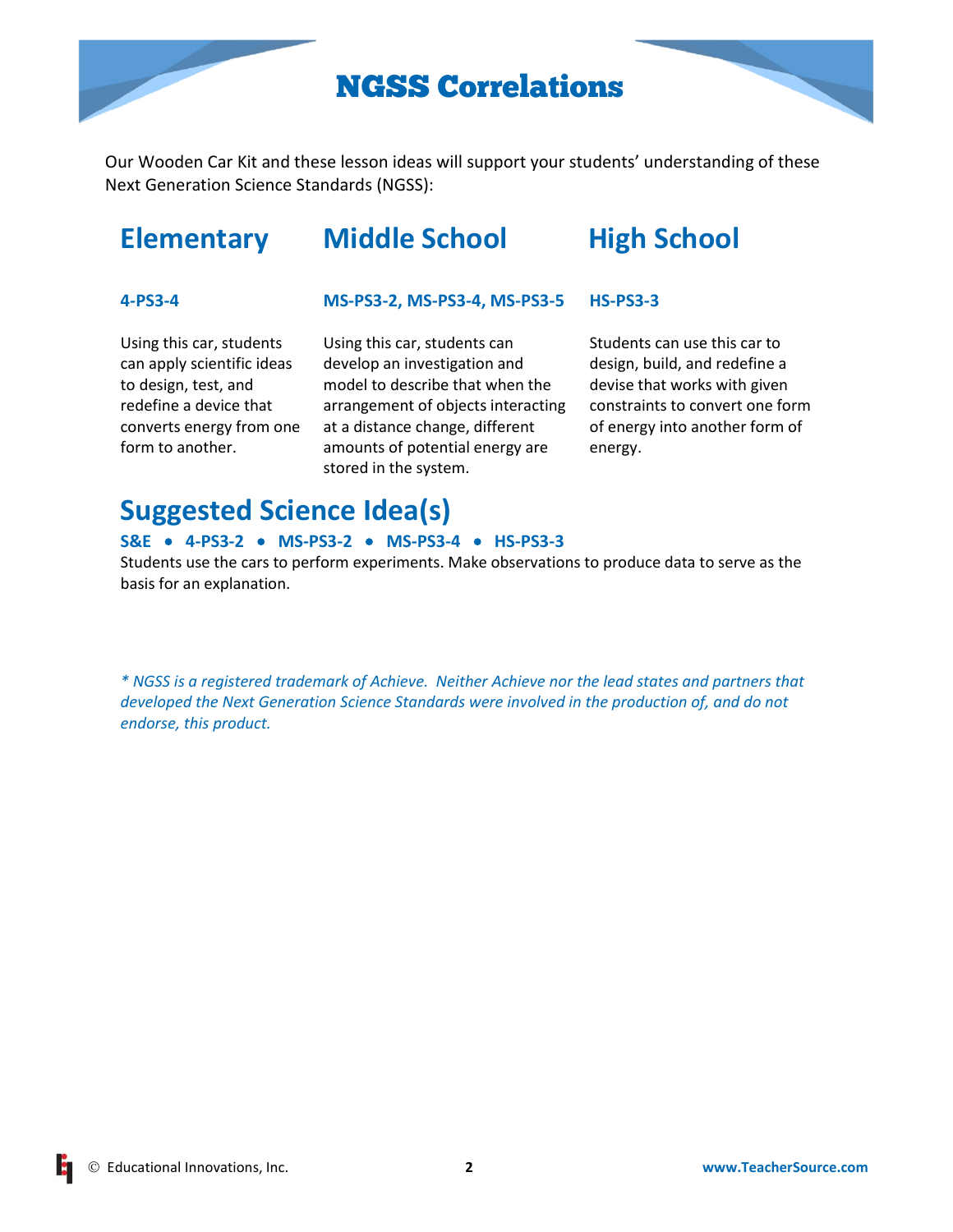## Car Construction

- **1.** Sand the edges of the holes that go completely through the wooden block and the two axles (the two longer dowels) until the axles easily turn when inserted into the block.
- **2.** Place the larger, rear axle through the two holes in the block and attach the two larger wheels. If glue is necessary, use sparingly. It may be helpful to sand down the axle or gently use a hammer to tap the wheels on. Remember, the wheels must freely turn.
- **3.** Attach the front wheels to the smaller axle in a similar fashion.
- 4. Use glue to attach the front peg, middle peg with sphere attached, and the small rear axle peg. Allow the glue to dry. It is important that the small rear axle peg be tapped in all the way. Only a small portion should show just enough to catch the elastic band.
- 5. Place the two thick elastic bands over the back wheels to serve as tires.
- **6.** Attach the longer, power elastic band over the legs as shown below:

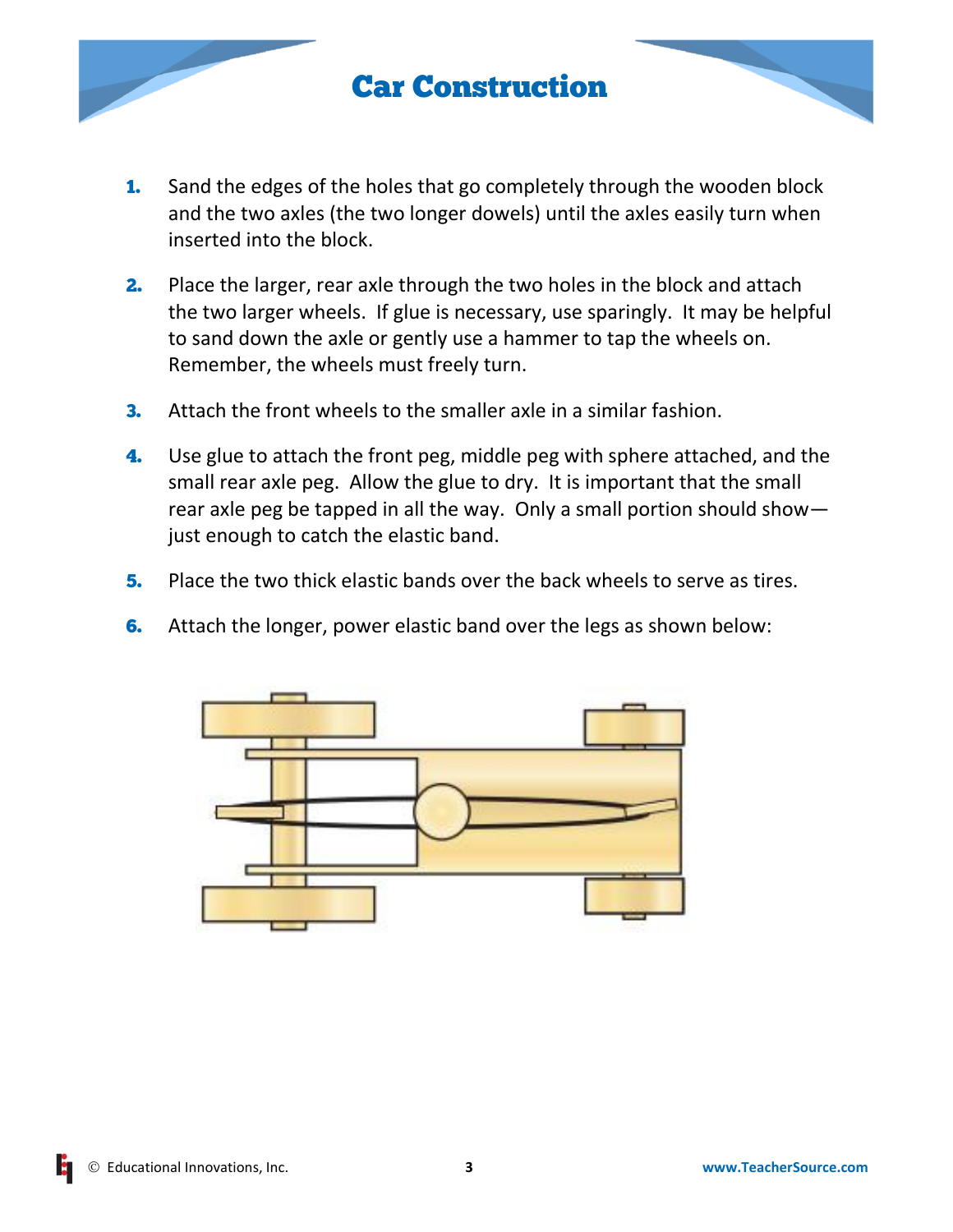## Operating the Car

Turn the back wheels to wind up the elastic band, set on the floor and release.

#### Things to Try:

- 1. Does the type of floor covering have any effect on the car's performance? Wind the elastic band the same number of turns as before and release the car on a rug and a tile or wooden floor. Measure the distances traveled.
- **2.** How does the number of turns in winding the elastic band affect the distance traveled?
- **3.** Add weights to the car. How does the addition of weights to the car affect the distance traveled?
- **4.** Try using two or three elastic bands at the same time. How does the number of elastic bands affect the distance traveled?
- 5. Use powdered graphite to lubricate the back axle where it turns inside of the wooden block. You can create powdered graphite by rubbing pencil lead against a piece of sandpaper and collecting the powder. This may produce surprising results!